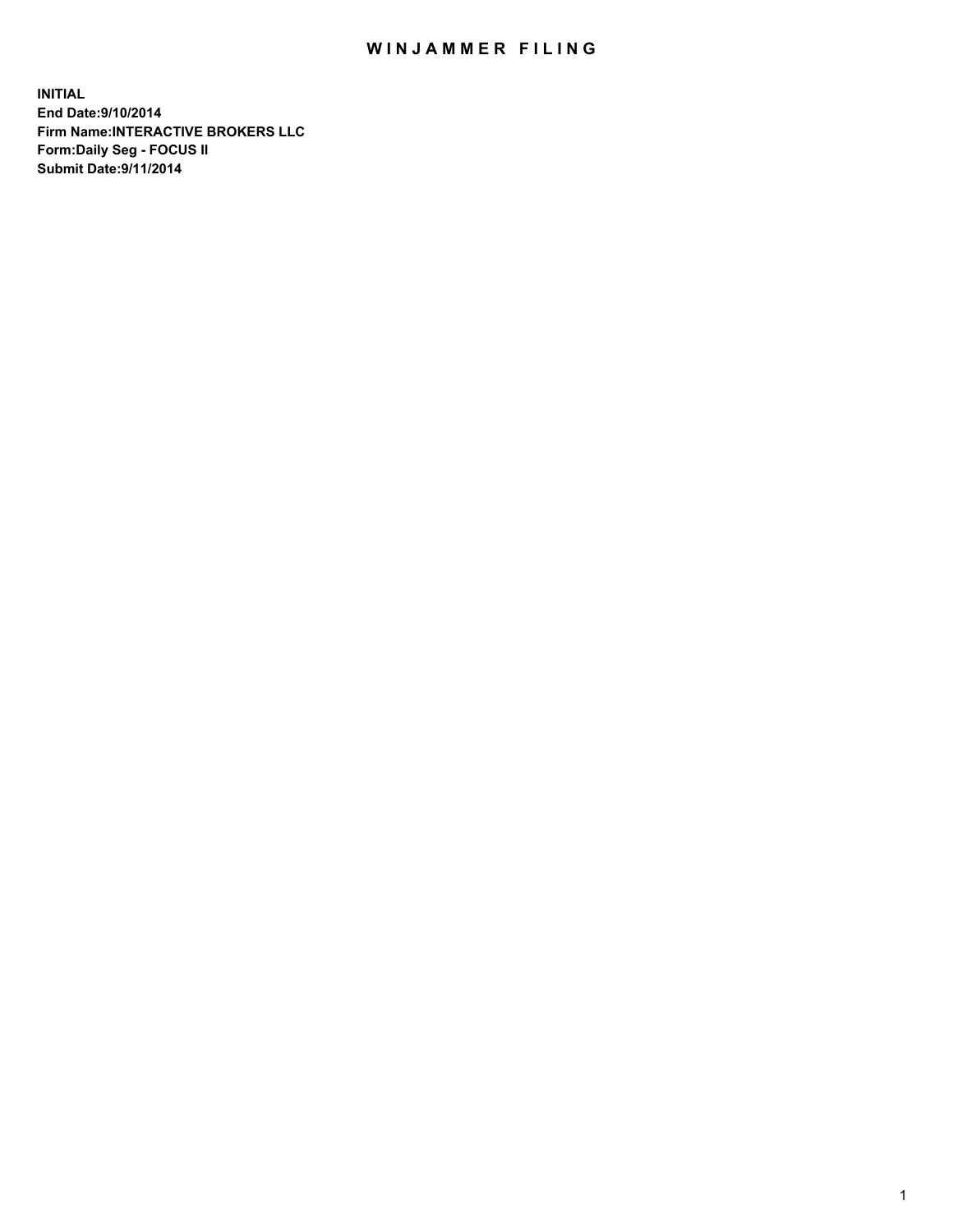## **INITIAL End Date:9/10/2014 Firm Name:INTERACTIVE BROKERS LLC Form:Daily Seg - FOCUS II Submit Date:9/11/2014 Daily Segregation - Cover Page**

| Name of Company                                                                                                  | <b>INTERACTIVE BROKERS LLC</b> |
|------------------------------------------------------------------------------------------------------------------|--------------------------------|
| <b>Contact Name</b>                                                                                              | <b>Michael Ellman</b>          |
| <b>Contact Phone Number</b>                                                                                      | 203-422-8926                   |
| <b>Contact Email Address</b>                                                                                     | mellman@interactivebrokers.co  |
|                                                                                                                  | $\underline{\mathbf{m}}$       |
| FCM's Customer Segregated Funds Residual Interest Target (choose one):                                           |                                |
| a. Minimum dollar amount: ; or                                                                                   | $\overline{\mathbf{0}}$        |
| b. Minimum percentage of customer segregated funds required:% ; or                                               | 0                              |
| c. Dollar amount range between: and; or                                                                          | 155,000,000 245,000,000        |
| d. Percentage range of customer segregated funds required between:% and%.                                        | 00                             |
| FCM's Customer Secured Amount Funds Residual Interest Target (choose one):                                       |                                |
| a. Minimum dollar amount: ; or                                                                                   | $\overline{\mathbf{0}}$        |
| b. Minimum percentage of customer secured funds required:% ; or                                                  | 0                              |
| c. Dollar amount range between: and; or                                                                          | 80,000,000 120,000,000         |
| d. Percentage range of customer secured funds required between:% and%.                                           | 00                             |
|                                                                                                                  |                                |
| FCM's Cleared Swaps Customer Collateral Residual Interest Target (choose one):<br>a. Minimum dollar amount: ; or |                                |
|                                                                                                                  | $\overline{\mathbf{0}}$        |
| b. Minimum percentage of cleared swaps customer collateral required:% ; or                                       | $\overline{\mathbf{0}}$        |
| c. Dollar amount range between: and; or                                                                          | 0 <sub>0</sub>                 |
| d. Percentage range of cleared swaps customer collateral required between:% and%.                                | 0 <sub>0</sub>                 |
| Current ANC:on                                                                                                   | 2,275,335,001 10-SEP-2014      |
| <b>Broker Dealer Minimum</b>                                                                                     | 371,069,452                    |
| Debit/Deficit - CustomersCurrent AmountGross Amount                                                              |                                |
| Domestic Debit/Deficit                                                                                           | 3,924,216                      |
| Foreign Debit/Deficit                                                                                            | 2,209,2030                     |
| Debit/Deficit - Non CustomersCurrent AmountGross Amount                                                          |                                |
| Domestic Debit/Deficit                                                                                           | 0 <sub>0</sub>                 |
| Foreign Debit/Deficit                                                                                            | 0 <sub>0</sub>                 |
| Proprietary Profit/Loss                                                                                          |                                |
| Domestic Profit/Loss                                                                                             | $\overline{\mathbf{0}}$        |
| Foreign Profit/Loss                                                                                              | $\underline{\mathbf{0}}$       |
| Proprietary Open Trade Equity                                                                                    |                                |
| Domestic OTE                                                                                                     | <u>0</u>                       |
| Foreign OTE                                                                                                      | <u>0</u>                       |
| <b>SPAN</b>                                                                                                      |                                |
| <b>Customer SPAN Calculation</b>                                                                                 | 1,181,062,824                  |
| Non-Customer SPAN Calcualation                                                                                   | 14,072,581                     |
| Proprietary Capital Charges                                                                                      | 0                              |
| Minimum Dollar Amount Requirement                                                                                | 20,000,000 [7465]              |
| Other NFA Dollar Amount Requirement                                                                              | 21,623,150 [7475]              |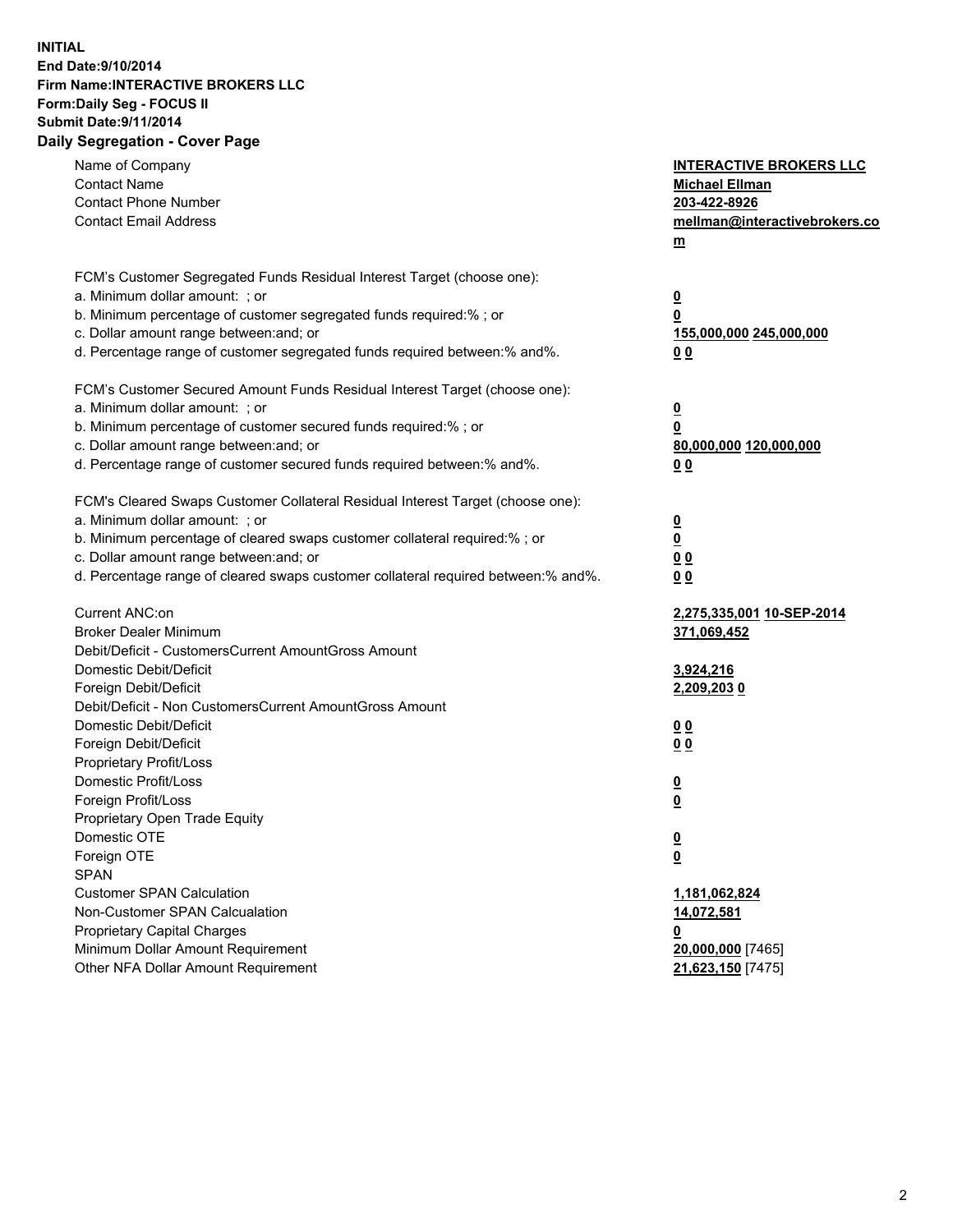## **INITIAL End Date:9/10/2014 Firm Name:INTERACTIVE BROKERS LLC Form:Daily Seg - FOCUS II Submit Date:9/11/2014 Daily Segregation - Secured Amounts**

|     | Dany Ocgregation - Oceanea Annoanta                                                         |                                                 |
|-----|---------------------------------------------------------------------------------------------|-------------------------------------------------|
|     | Foreign Futures and Foreign Options Secured Amounts                                         |                                                 |
|     | Amount required to be set aside pursuant to law, rule or regulation of a foreign            | $0$ [7305]                                      |
|     | government or a rule of a self-regulatory organization authorized thereunder                |                                                 |
| 1.  | Net ledger balance - Foreign Futures and Foreign Option Trading - All Customers             |                                                 |
|     | A. Cash                                                                                     | <mark>303,319,435</mark> [7315]                 |
|     | B. Securities (at market)                                                                   | $0$ [7317]                                      |
| 2.  | Net unrealized profit (loss) in open futures contracts traded on a foreign board of trade   | 2,253,347 [7325]                                |
| 3.  | Exchange traded options                                                                     |                                                 |
|     | a. Market value of open option contracts purchased on a foreign board of trade              | 198,189 [7335]                                  |
|     | b. Market value of open contracts granted (sold) on a foreign board of trade                | <mark>-257,265</mark> [7337]                    |
| 4.  | Net equity (deficit) (add lines 1.2. and 3.)                                                | 305,513,706 [7345]                              |
| 5.  | Account liquidating to a deficit and account with a debit balances - gross amount           | 2,209,203 [7351]                                |
|     | Less: amount offset by customer owned securities                                            | 0 [7352] 2,209,203 [7354]                       |
| 6.  | Amount required to be set aside as the secured amount - Net Liquidating Equity              | 307,722,909 [7355]                              |
|     | Method (add lines 4 and 5)                                                                  |                                                 |
| 7.  | Greater of amount required to be set aside pursuant to foreign jurisdiction (above) or line | 307,722,909 [7360]                              |
|     | 6.                                                                                          |                                                 |
|     | FUNDS DEPOSITED IN SEPARATE REGULATION 30.7 ACCOUNTS                                        |                                                 |
| 1.  | Cash in banks                                                                               |                                                 |
|     | A. Banks located in the United States                                                       | 348,162,092 [7500]                              |
|     | B. Other banks qualified under Regulation 30.7                                              | 0 [7520] 348,162,092 [7530]                     |
| 2.  | Securities                                                                                  |                                                 |
|     | A. In safekeeping with banks located in the United States                                   | $0$ [7540]                                      |
|     | B. In safekeeping with other banks qualified under Regulation 30.7                          | 0 [7560] 0 [7570]                               |
| 3.  | Equities with registered futures commission merchants                                       |                                                 |
|     | A. Cash                                                                                     | $0$ [7580]                                      |
|     | <b>B.</b> Securities                                                                        | $0$ [7590]                                      |
|     | C. Unrealized gain (loss) on open futures contracts                                         | $0$ [7600]                                      |
|     | D. Value of long option contracts                                                           | $0$ [7610]                                      |
|     | E. Value of short option contracts                                                          | 0 [7615] 0 [7620]                               |
| 4.  | Amounts held by clearing organizations of foreign boards of trade                           |                                                 |
|     | A. Cash                                                                                     | $0$ [7640]                                      |
|     | <b>B.</b> Securities                                                                        | $0$ [7650]                                      |
|     | C. Amount due to (from) clearing organization - daily variation                             | $0$ [7660]                                      |
|     | D. Value of long option contracts                                                           | $0$ [7670]                                      |
|     | E. Value of short option contracts                                                          | 0 [7675] 0 [7680]                               |
| 5.  | Amounts held by members of foreign boards of trade                                          |                                                 |
|     | A. Cash                                                                                     | 62,589,412 [7700]                               |
|     | <b>B.</b> Securities                                                                        | $0$ [7710]                                      |
|     | C. Unrealized gain (loss) on open futures contracts                                         | -1,434,175 [7720]                               |
|     | D. Value of long option contracts                                                           | 198,197 [7730]                                  |
|     | E. Value of short option contracts                                                          | <u>-257,276</u> [7735] <u>61,096,158</u> [7740] |
| 6.  | Amounts with other depositories designated by a foreign board of trade                      | 0 [7760]                                        |
| 7.  | Segregated funds on hand                                                                    | $0$ [7765]                                      |
| 8.  | Total funds in separate section 30.7 accounts                                               | 409,258,250 [7770]                              |
| 9.  | Excess (deficiency) Set Aside for Secured Amount (subtract line 7 Secured Statement         | 101,535,341 [7380]                              |
|     | Page 1 from Line 8)                                                                         |                                                 |
| 10. | Management Target Amount for Excess funds in separate section 30.7 accounts                 | 80,000,000 [7780]                               |
| 11. | Excess (deficiency) funds in separate 30.7 accounts over (under) Management Target          | 21,535,341 [7785]                               |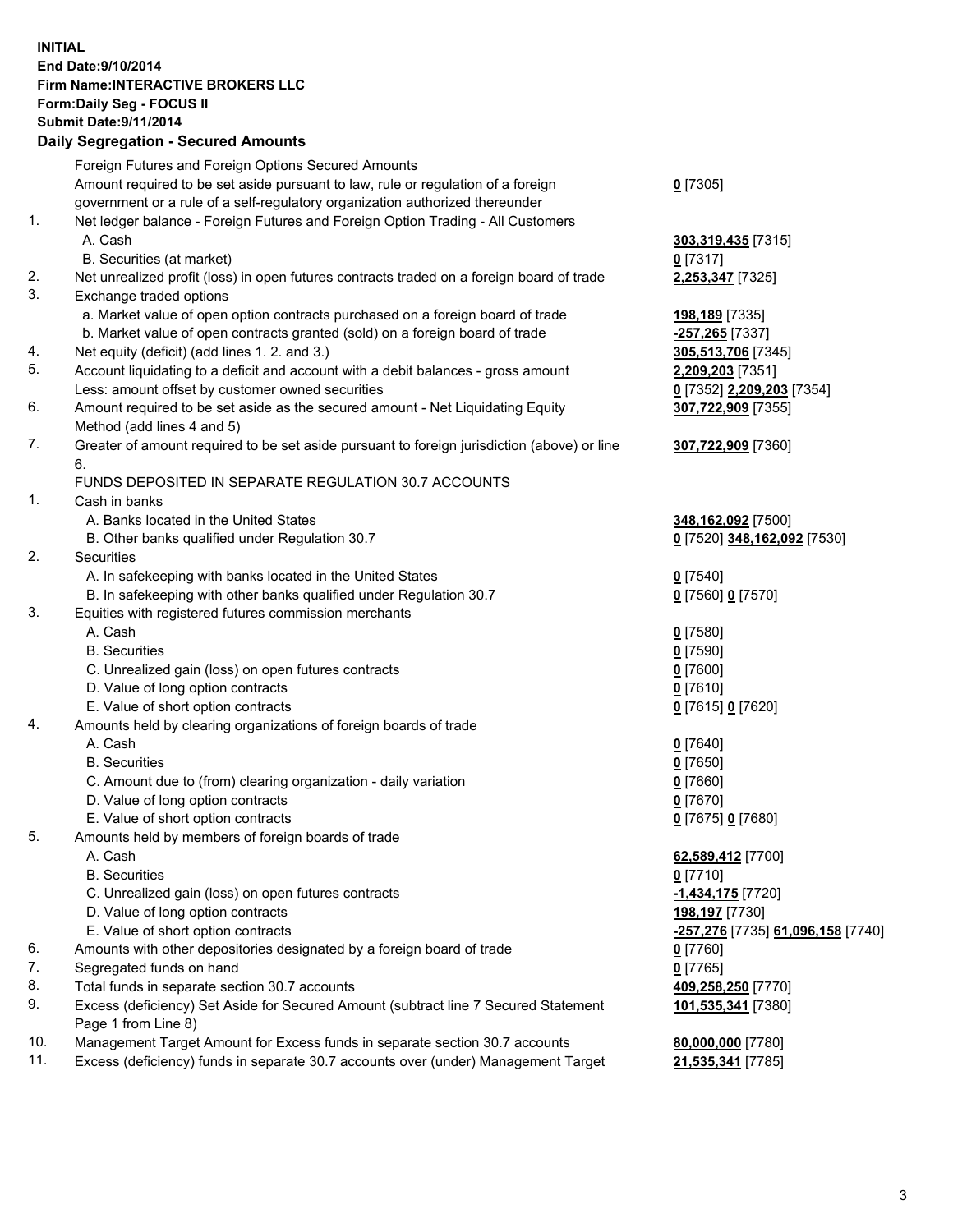**INITIAL End Date:9/10/2014 Firm Name:INTERACTIVE BROKERS LLC Form:Daily Seg - FOCUS II Submit Date:9/11/2014 Daily Segregation - Segregation Statement** SEGREGATION REQUIREMENTS(Section 4d(2) of the CEAct) 1. Net ledger balance A. Cash **2,428,446,521** [7010] B. Securities (at market) **0** [7020] 2. Net unrealized profit (loss) in open futures contracts traded on a contract market **-52,451,110** [7030] 3. Exchange traded options A. Add market value of open option contracts purchased on a contract market **127,941,539** [7032] B. Deduct market value of open option contracts granted (sold) on a contract market **-200,460,163** [7033] 4. Net equity (deficit) (add lines 1, 2 and 3) **2,303,476,787** [7040] 5. Accounts liquidating to a deficit and accounts with debit balances - gross amount **3,924,216** [7045] Less: amount offset by customer securities **0** [7047] **3,924,216** [7050] 6. Amount required to be segregated (add lines 4 and 5) **2,307,401,003** [7060] FUNDS IN SEGREGATED ACCOUNTS 7. Deposited in segregated funds bank accounts A. Cash **466,423,154** [7070] B. Securities representing investments of customers' funds (at market) **1,076,872,077** [7080] C. Securities held for particular customers or option customers in lieu of cash (at market) **0** [7090] 8. Margins on deposit with derivatives clearing organizations of contract markets A. Cash **11,750,543** [7100] B. Securities representing investments of customers' funds (at market) **88,519,588** [7110] C. Securities held for particular customers or option customers in lieu of cash (at market) **0** [7120] 9. Net settlement from (to) derivatives clearing organizations of contract markets **-525,364** [7130] 10. Exchange traded options A. Value of open long option contracts **1,329,622** [7132] B. Value of open short option contracts **-3,284,703** [7133] 11. Net equities with other FCMs A. Net liquidating equity **-33,614,043** [7140] B. Securities representing investments of customers' funds (at market) **914,920,986** [7160] C. Securities held for particular customers or option customers in lieu of cash (at market) **0** [7170] 12. Segregated funds on hand **0** [7150] 13. Total amount in segregation (add lines 7 through 12) **2,522,391,860** [7180] 14. Excess (deficiency) funds in segregation (subtract line 6 from line 13) **214,990,857** [7190] 15. Management Target Amount for Excess funds in segregation **155,000,000** [7194]

16. Excess (deficiency) funds in segregation over (under) Management Target Amount Excess

**59,990,857** [7198]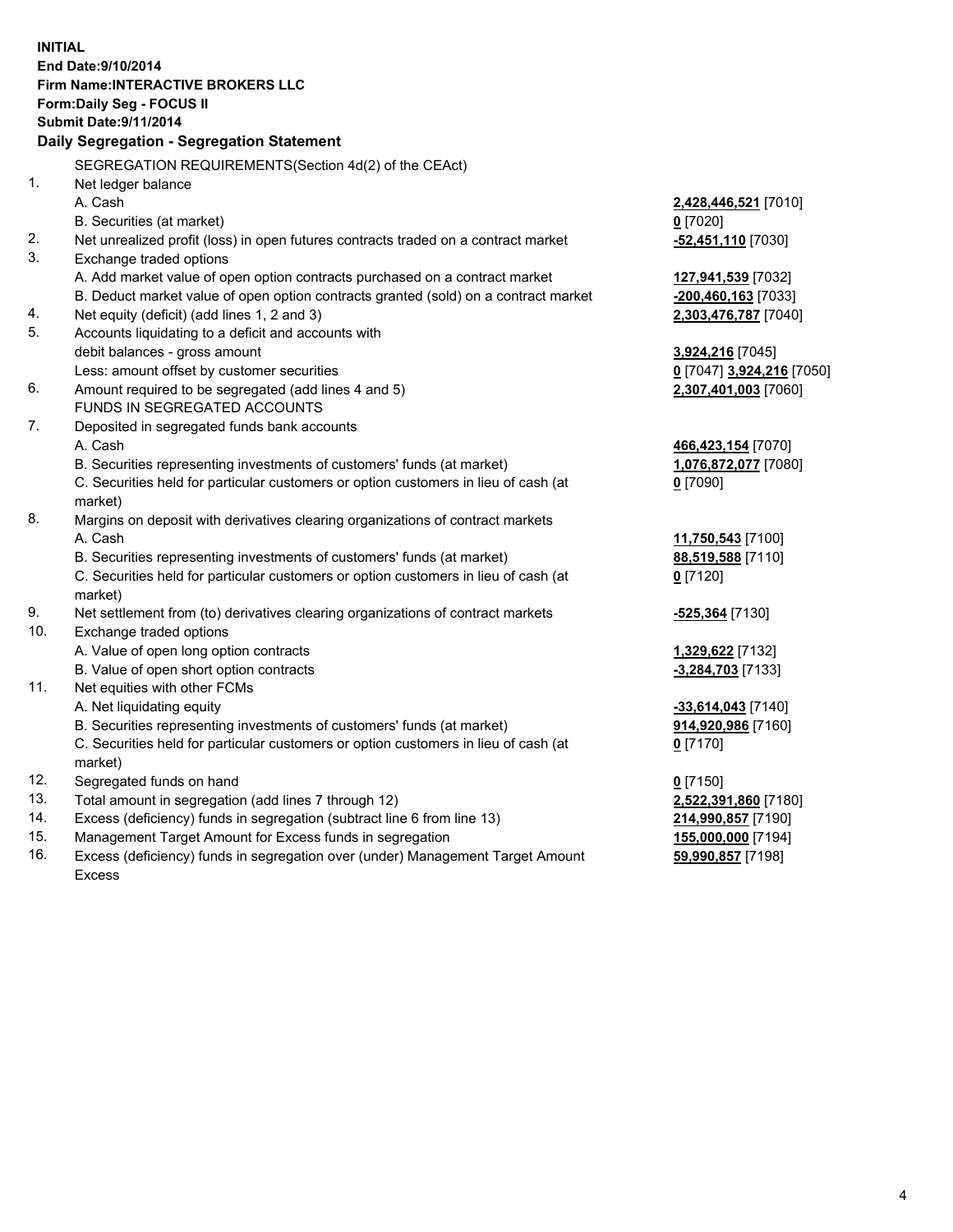## **INITIAL End Date:9/10/2014 Firm Name:INTERACTIVE BROKERS LLC Form:Daily Seg - FOCUS II Submit Date:9/11/2014 Daily Segregation - Supplemental**

| $\blacksquare$ | Total gross margin deficiencies - Segregated Funds Origin                              | 44,390 [9100]  |  |
|----------------|----------------------------------------------------------------------------------------|----------------|--|
| $\sim$         | Total gross margin deficiencies - Secured Funds Origin                                 | 169,695 [9101] |  |
| $\blacksquare$ | Total gross margin deficiencies - Cleared Swaps Customer Collateral Funds Origin       | $0$ [9102]     |  |
| $\sim$         | Total gross margin deficiencies - Noncustomer and Proprietary Accounts Origin          | $0$ [9103]     |  |
| $\sim$         | Total number of accounts contributing to total gross margin deficiencies - Segregated  | 7 [9104]       |  |
|                | Funds Origin                                                                           |                |  |
|                | Total number of accounts contributing to total gross margin deficiencies - Secured     | $3$ [9105]     |  |
|                | Funds Origin                                                                           |                |  |
|                | Total number of accounts contributing to the total gross margin deficiencies - Cleared | $0$ [9106]     |  |
|                | Swaps Customer Collateral Funds Origin                                                 |                |  |
|                | Total number of accounts contributing to the total gross margin deficiencies -         | $0$ [9107]     |  |
|                | Noncustomer and Proprietary Accounts Origin                                            |                |  |
|                |                                                                                        |                |  |

- Upload a copy of the firm's daily margin report the FCM uses to issue margin calls which corresponds with the reporting date.